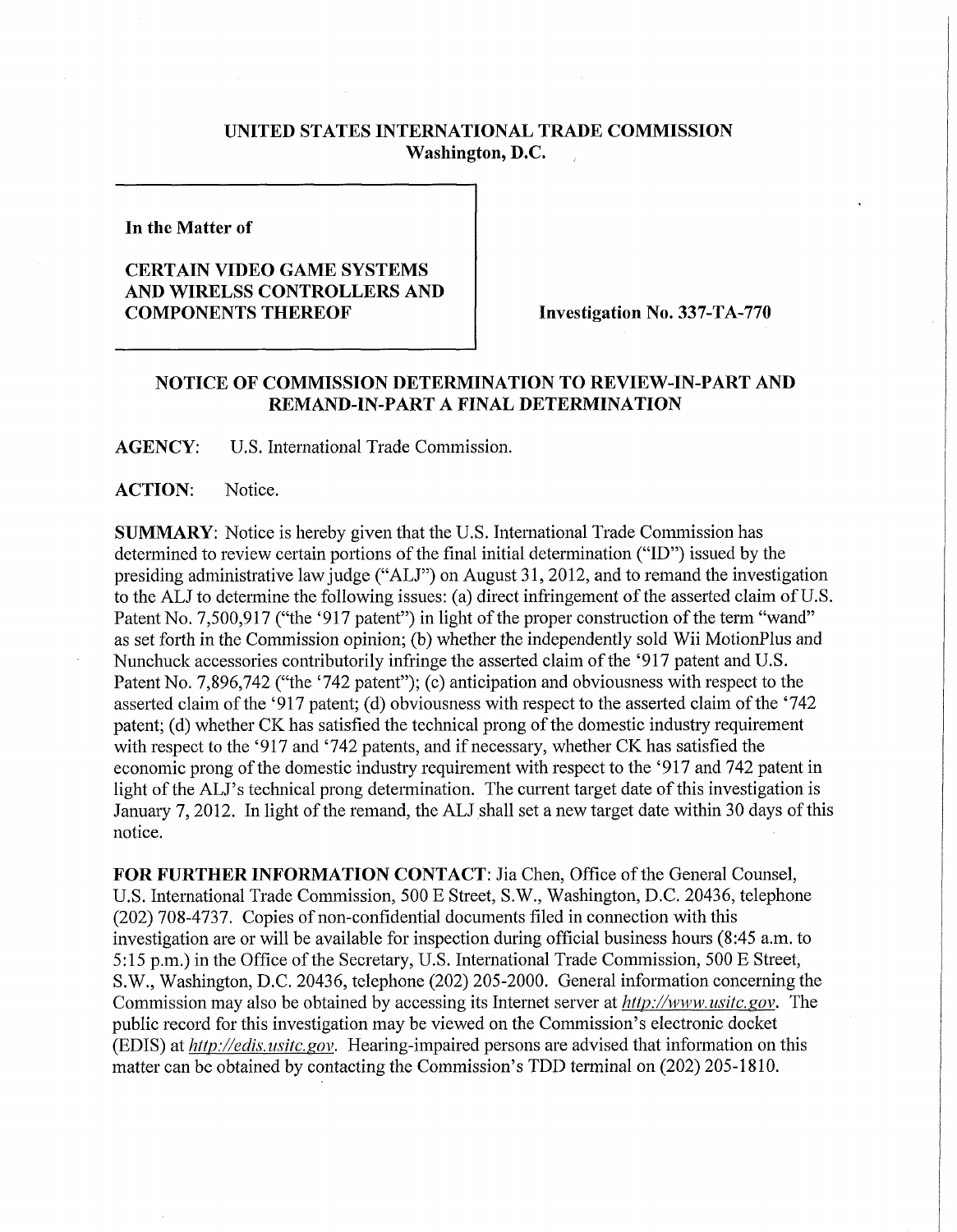**SUPPLEMENTARY INFORMATION:** On April 27, 2011, the Commission instituted the subject investigation based on a complaint filed by Creative Kingdoms, LLC of Wakefield, Rhode Island and New Kingdoms, LLC of Nehalem, Oregon (collectively, "CK"). 76 *Fed, Reg.*  23624 (Apr. 27, 2011). The complaint alleges violations of Section 337 by reason of infringement of certain claims of the '917 patent, the '742 patent, U.S. Patent No. 7,850,527 ("the '527 patent"), and U.S. Patent No.  $6,761,637$  ("the ' $637$  patent"). The named respondents are Nintendo Co., Ltd., of Kyoto, Japan and Nintendo America, Inc. of Redmond, Washington (collectively, "Nintendo"). The '637 patent was subsequently terminated from the investigation. On August 31, 2012, the ALJ issued a final ID finding no violation of section 337 by Nintendo. The ALJ found that the accused products infringe sole asserted claim 24 of the '742 patent, but that the claim is invalid for failing to satisfy the enablement requirement and the written description requirement under 35 U.S.C. § 112. The ALJ found that no accused products infringe the asserted claims of the '917 patent and the '527 patent. The ALJ also found that the asserted claims of the '917 and '527 patent are invalid for failing to satisfy the enablement requirement and the written description requirement. The ALJ concluded that complainant has failed to show that a domestic industry exists in the United States that exploits the asserted patents as required by 19 U.S.C. § 1337(a)(2). The ALJ did not making a finding with respect to anticipation and obviousness of the asserted patents. The ALJ also did not make a finding regarding the technical prong of the domestic industry requirement with respect to the '917 and '742 patents. Lastly, although the ALJ found direct infringement of the '742 patent, the ALJ did not make a finding with respect to contributory infringement of the asserted claim of the '742 patent.<sup>1</sup>

On September 17, 2012, CK, Nintendo, and the IA each filed a petition for review challenging the ALJ's findings with respect to the '917 and '742 patent. None of the parties petitioned for review of the ALJ's final ID with respect to the '527 patent.

The Commission has determined to review the following issues: (1) claim construction of the limitation "toy wand" of the asserted claim of the '917 patent; (2) non-infringement of the asserted claim of the '917 patent; (3) infringement of the asserted claim of the '742 patent; (4) validity of the asserted claims of the '917 and '742 patent under the enablement requirement; (5) validity of the asserted claims of the '917 and '742 patent under the written description requirement; and (6) whether the domestic industry requirement is met with respect to the '917 and '742 patents. A Commission opinion with respect to the claim construction of the term "toy wand" of the asserted claim of the '917 patent will issue shortly.

Commission has determined to remand this case to the ALJ to determine the following issues: (a) direct infringement of the asserted claim of the '917 patent in light of the proper construction of the term "wand" as set forth in the Commission opinion; (b) whether the independently sold Wii MotionPlus and Nunchuck accessories contributorily infringe the asserted claim of the '917 patent and '742 patents; (c) anticipation and obviousness with respect

<sup>&</sup>lt;sup>1</sup> The ALJ should have resolved these issues given the procedural posture of this investigation *(i.e.,* post-hearing), and the absence of an extraordinary fact situation that would weigh heavily against resolving these material issues presented in the record. *See Certain Stringed Instruments and Components Thereof*, lnv. No. 337-TA-586, USITC Pub. No. 4120, Comm'n Op. at 1 n.l (Dec. 2009).